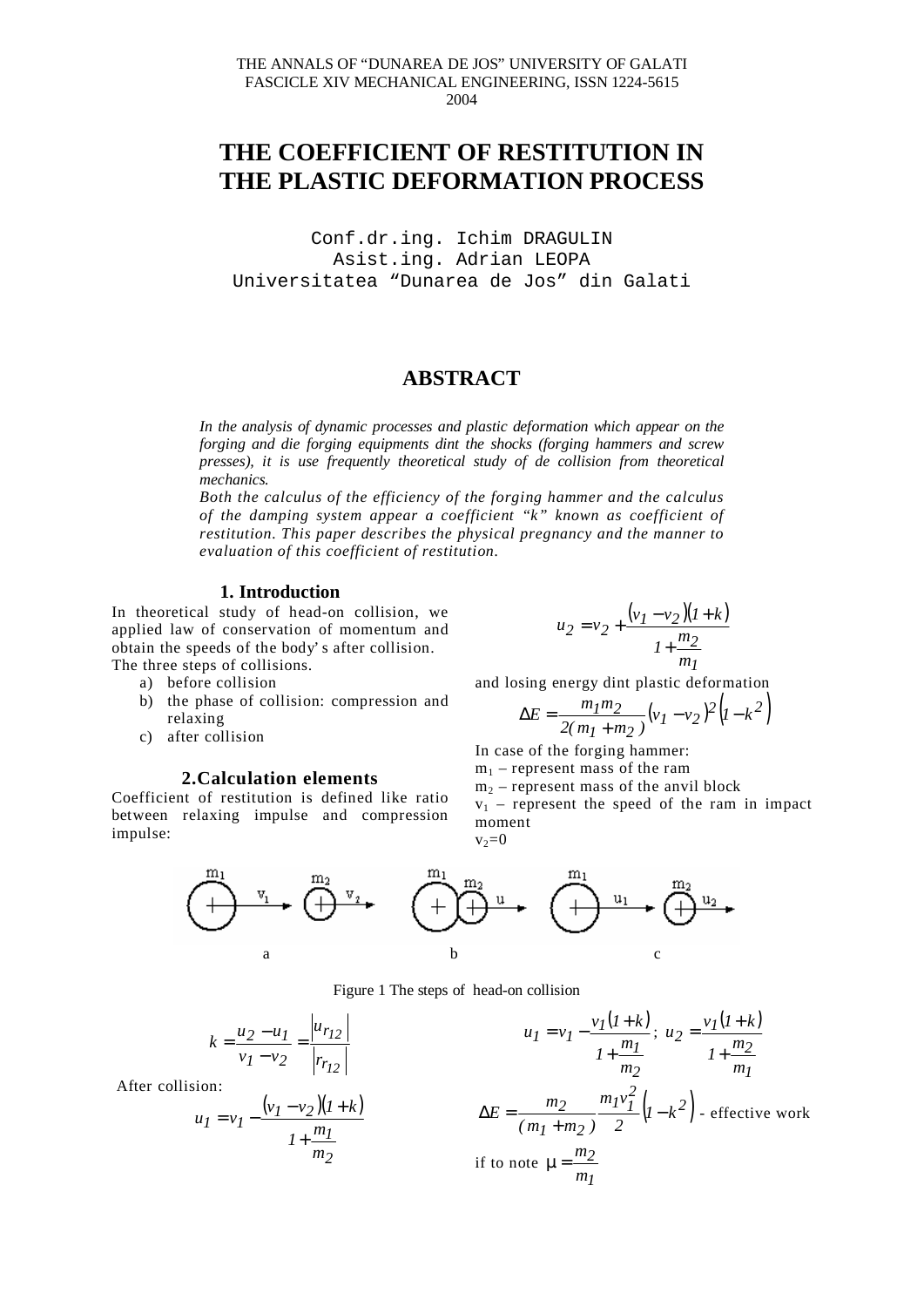$$
u_{I} = v_{I} \left( I - \frac{I + k}{I + \frac{I}{\mu}} \right); \ u_{2} = v_{I} \left( \frac{I + k}{I + \mu} \right)
$$

$$
\Delta E = E_{I} \frac{I - k^{2}}{I + \frac{I}{\mu}}
$$

In functioning of the forging hammer are three types of the bounce:

- control bounce
- bounce on the piece
- bounce between anvils

The two latest bounce are extreme cases: bounce on the piece have maximum efficiency and bounce between anvils are errors to handle. For the analysis we consider the second bounce namely upset forging of the cylindrical piece with the elasto-plastic behavior. The mass of the piece are neglected and she is included in the mass of anvil block.

The kinetic energy of the ram in the moment of impact:

$$
E_I = \frac{m_I v_I^2}{2}
$$

After strike the cylindrical piece is plastic deformed (fig. 2) with a unit strain

$$
\varepsilon = \frac{H_0 - H}{H}
$$

The deformations effect on the plastic properties of the technological material is coldhardening (fig. 3). The coefficient of coldhardening is

$$
E_p \approx \frac{E}{100}
$$

where E - coefficient of elasticity. After deforming process the real unit strain

$$
\epsilon = \ln \frac{H_0}{H} = \ln(1 + \epsilon)
$$

and the final forming stress is

$$
\sigma_{ef} = \sigma_{C_0} + \epsilon \cdot E_p
$$

After compression phase, the elastic reaction of the deformed material is product between the volume of the deformed body and the elastic energy that are stored in compression times.

$$
E_{el} = W_{el} \cdot V_{el} = A \cdot H \cdot \frac{\sigma_B^2}{2E}
$$

In the time of compression the body' s move together (both are the same speed).

$$
u = \frac{m_1 v_1}{m_1 + m_2} = \frac{v_1}{1 + \mu}
$$

In the relaxing phase the equation of movement are:

$$
\begin{cases} m_1 u_1 + m_2 u_2 = (m_1 + m_2) u \\ m_1 u_1^2 + m_2 u_2^2 = (m_1 + m_2) u^2 + 2E_{el} \end{cases}
$$

using the notations:

$$
\mu = \frac{m_2}{m_I};
$$



Figure 2. The upset forging process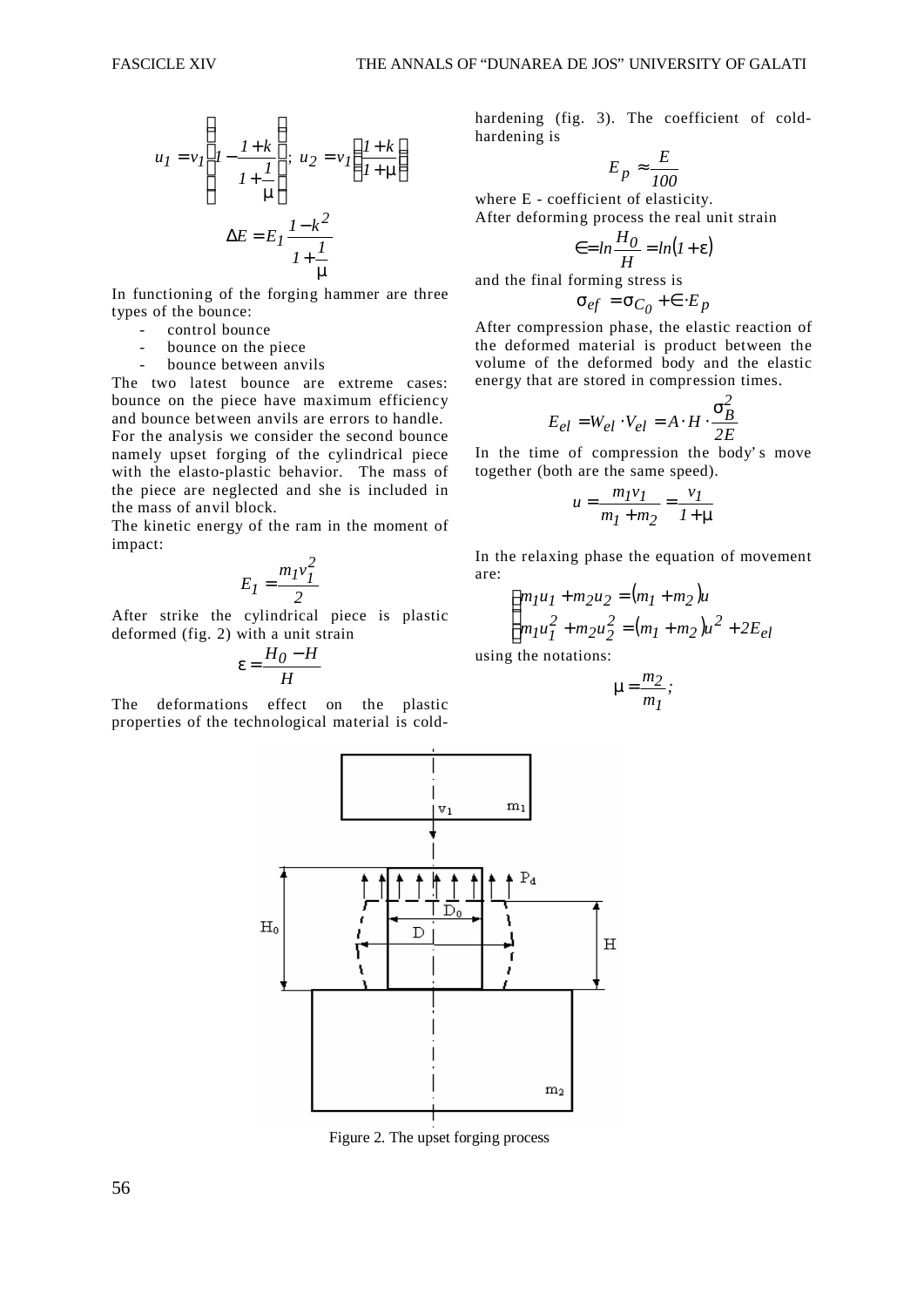$\overline{1}$  $\overline{a}$ 

 $\overline{\phantom{a}}$  $\overline{\phantom{a}}$  $\frac{1}{2}$ 

 $\overline{\phantom{a}}$ 





Figure 4. The basic diagram of forging hammer